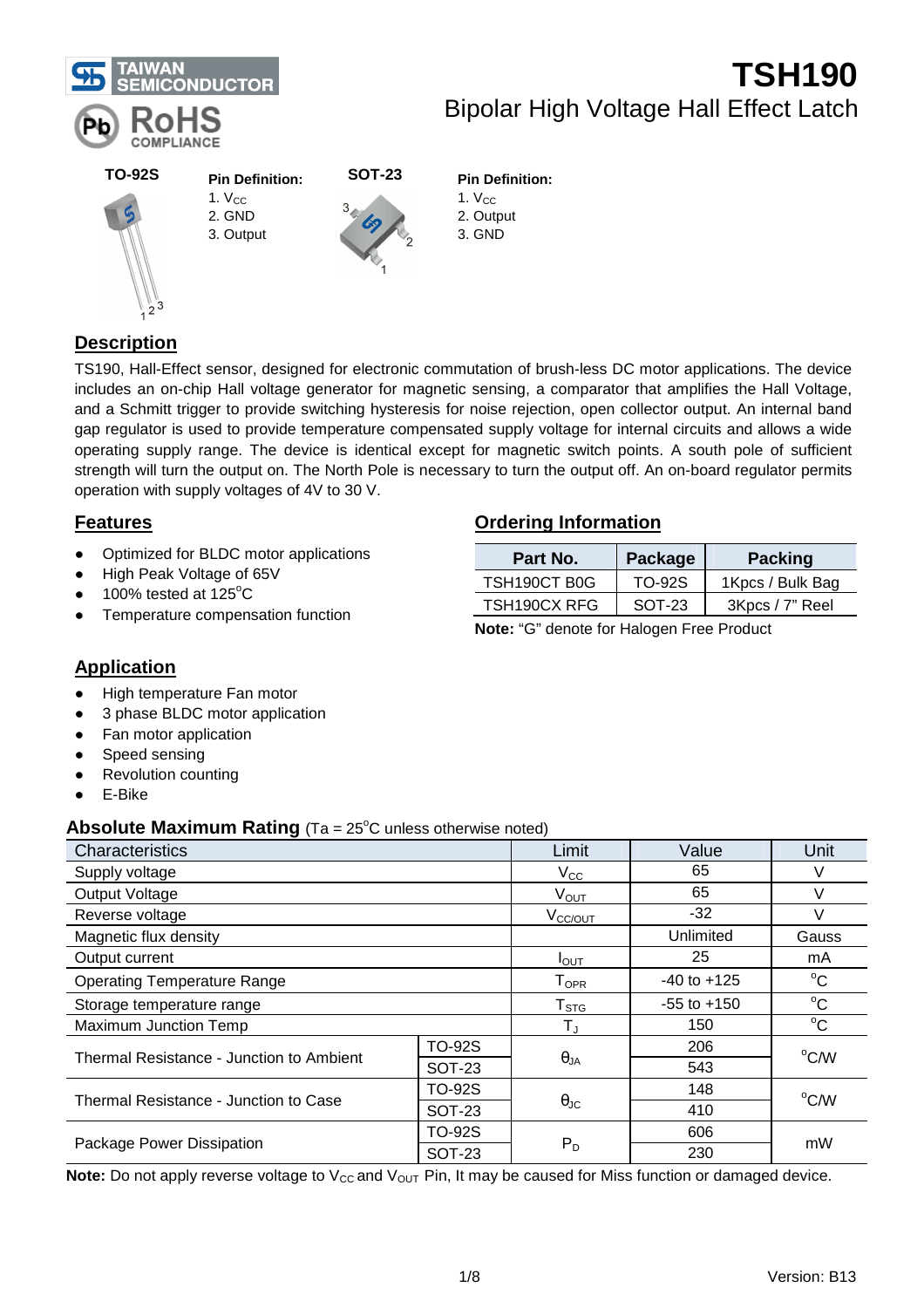

### **Block Diagram**



### **Typical Application Circuit**



### **Electrical Specifications** (DC Operating Parameters: T<sub>A</sub>=+25°C, V<sub>CC</sub>=12V)

| <b>Parameters</b>                | <b>Test Conditions</b>                                    | <b>Min</b>    | <b>Typ</b>    | <b>Max</b> | <b>Units</b> |
|----------------------------------|-----------------------------------------------------------|---------------|---------------|------------|--------------|
| <b>Supply Voltage</b>            | Operating                                                 | 4             | $\sim$        | 30         |              |
| <b>Supply Current</b>            | B < B <sub>OP</sub>                                       | $\sim$ $\sim$ | 3             | 8          | mA           |
| <b>Output Saturation Voltage</b> | $I_{\text{OUT}} = 5 \text{mA}$ , B>B <sub>OP</sub>        | $-$           | $\sim$ $\sim$ | 500        | mV           |
| Output Leakage Current           | $I_{OFF}$ B <b<sub>RP, <math>V_{OUT}</math> = 24V</b<sub> | $-$           | --            | 10         | uA           |
| <b>Output Rise Time</b>          | $R_1 = 820 \Omega$ , $C_1 = 20pF$                         | $-$           | $1.5^{\circ}$ | $-$        | uS           |
| <b>Output Fall Time</b>          | $R_1 = 820 \Omega$ ; C <sub>1</sub> = 20pF                | $-$           | 1.5           | --         | uS           |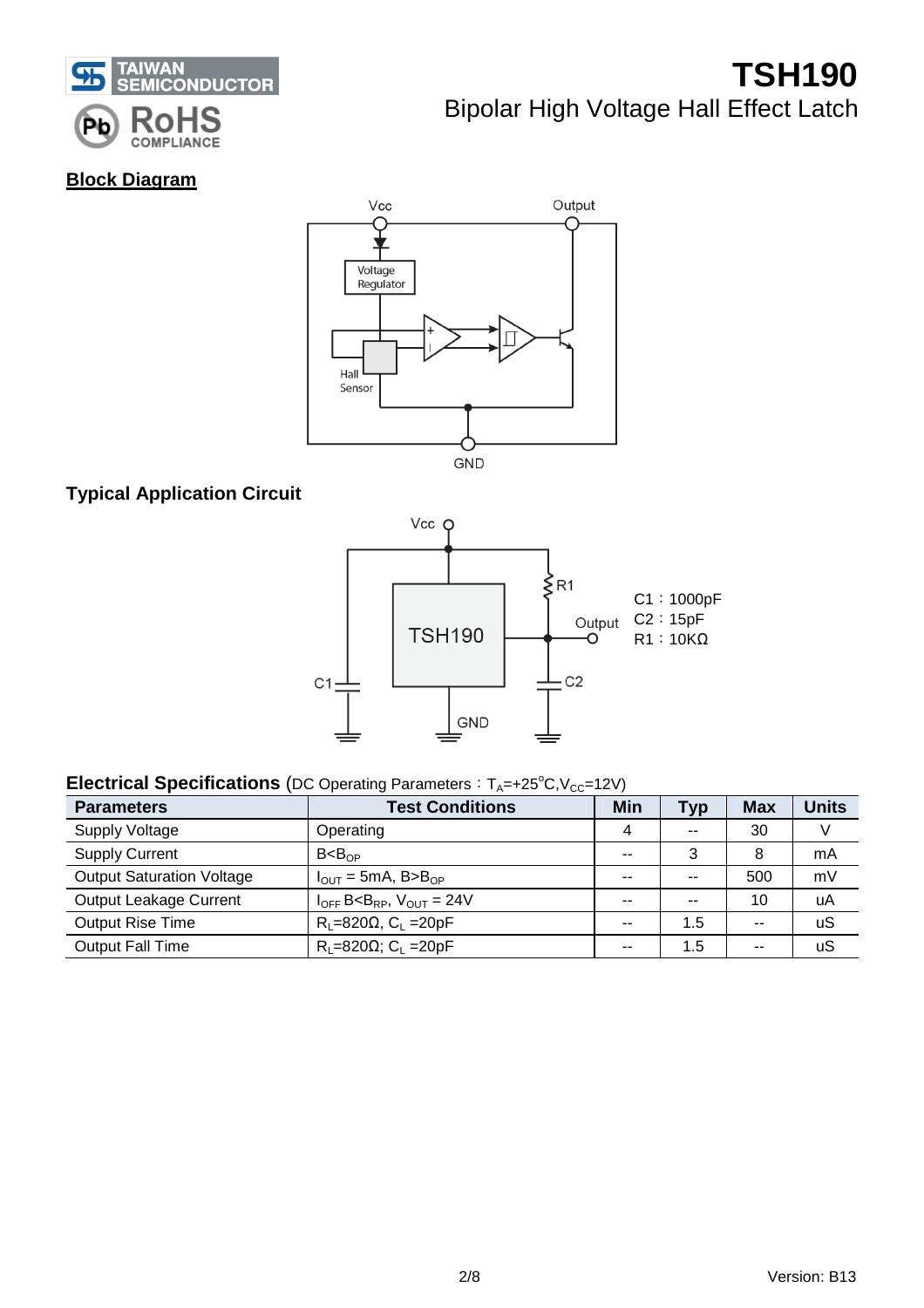

#### **Magnetic Specifications**

| <b>Parameters</b>    | <b>Test Conditions</b> | Min    | <b>Typ</b> | <b>Max</b> | Units |
|----------------------|------------------------|--------|------------|------------|-------|
| <b>Operate Point</b> |                        | 10     | $- -$      | 110        | Gauss |
| Release Point        |                        | $-110$ | $- -$      | $-10$      | Gauss |
| Hysteresis           |                        | $- -$  | 100        | --         | Gauss |

**Note:** 1G (Gauss) = 0.1mT (millitesta)

#### **Output Behavior versus Magnetic Pole**

| DC Operating Parameters: $T_A = -40$ to 125°C, $V_{CC} = 4$ to 30V |               |                       |            |  |  |  |  |  |
|--------------------------------------------------------------------|---------------|-----------------------|------------|--|--|--|--|--|
| <b>Parameter</b>                                                   | Package       | <b>Test condition</b> | <b>OUT</b> |  |  |  |  |  |
| North pole                                                         | <b>TO-92S</b> | B > B <sub>OP</sub>   | Open       |  |  |  |  |  |
| South pole                                                         | <b>TO-92S</b> | $B < B_{RP}$          | Low        |  |  |  |  |  |
| North pole                                                         | <b>SOT-23</b> | B > B <sub>OP</sub>   | Low        |  |  |  |  |  |
| South pole                                                         | SOT-23        | $B < B_{RP}$          | Open       |  |  |  |  |  |

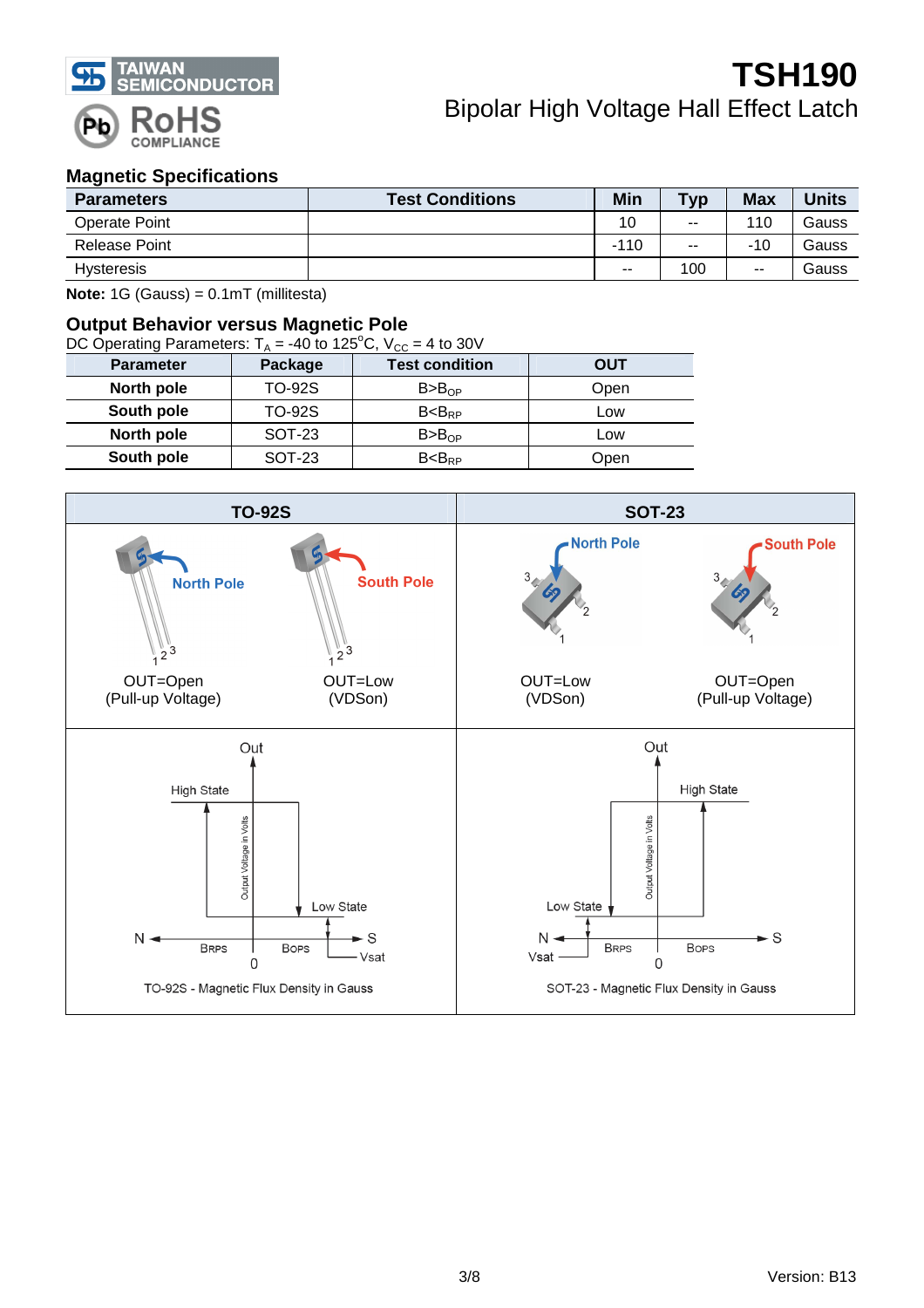

#### **Characteristic Performance**

















**Figure 3. Supply Current vs. Temperature Figure 4. Supply Current vs. Supply Voltage**

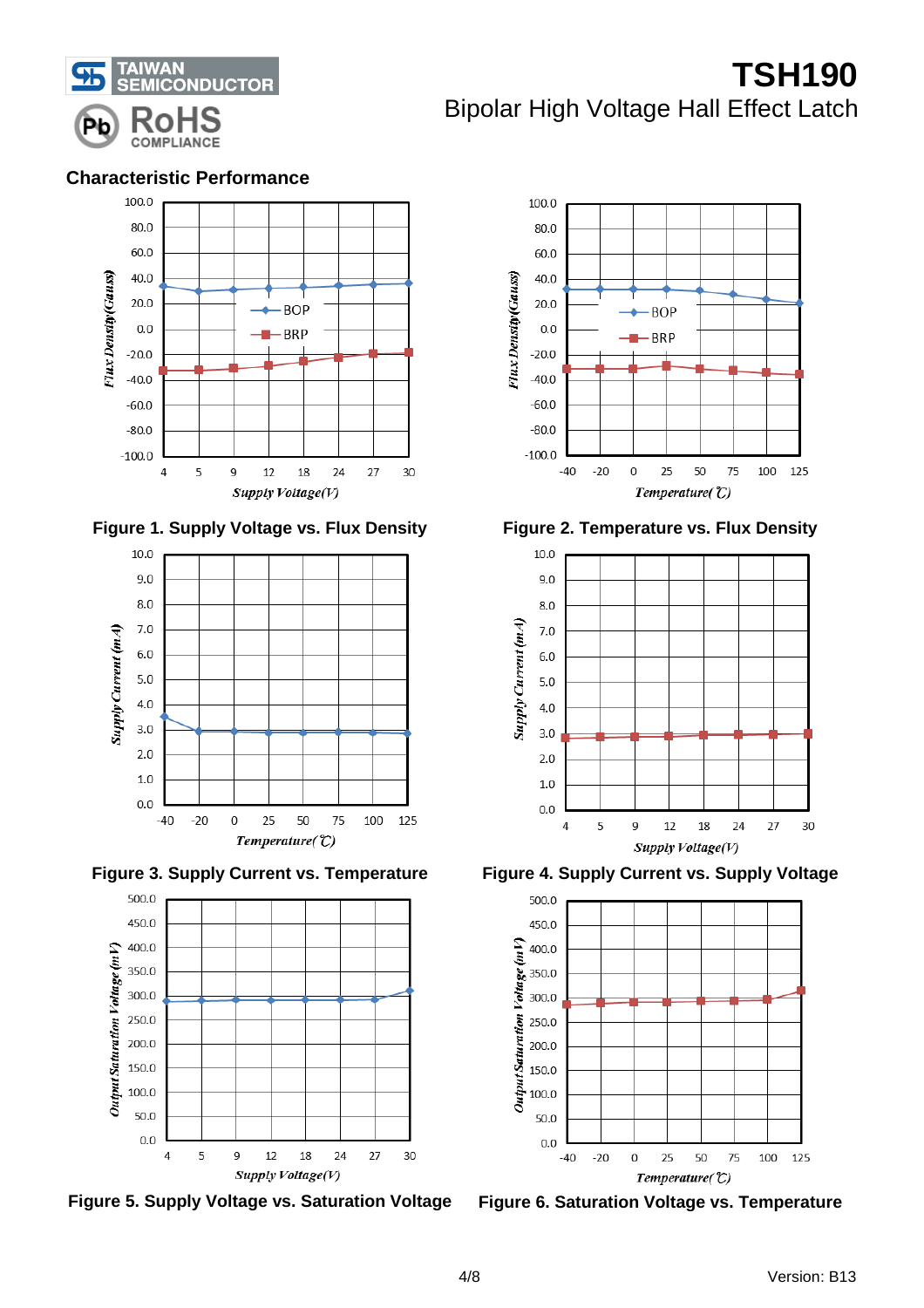

#### **Characteristic Performance**



**Figure 7. Supply Voltage vs. Leakage Current Figure 8. Temperature vs. Power Dissipation**

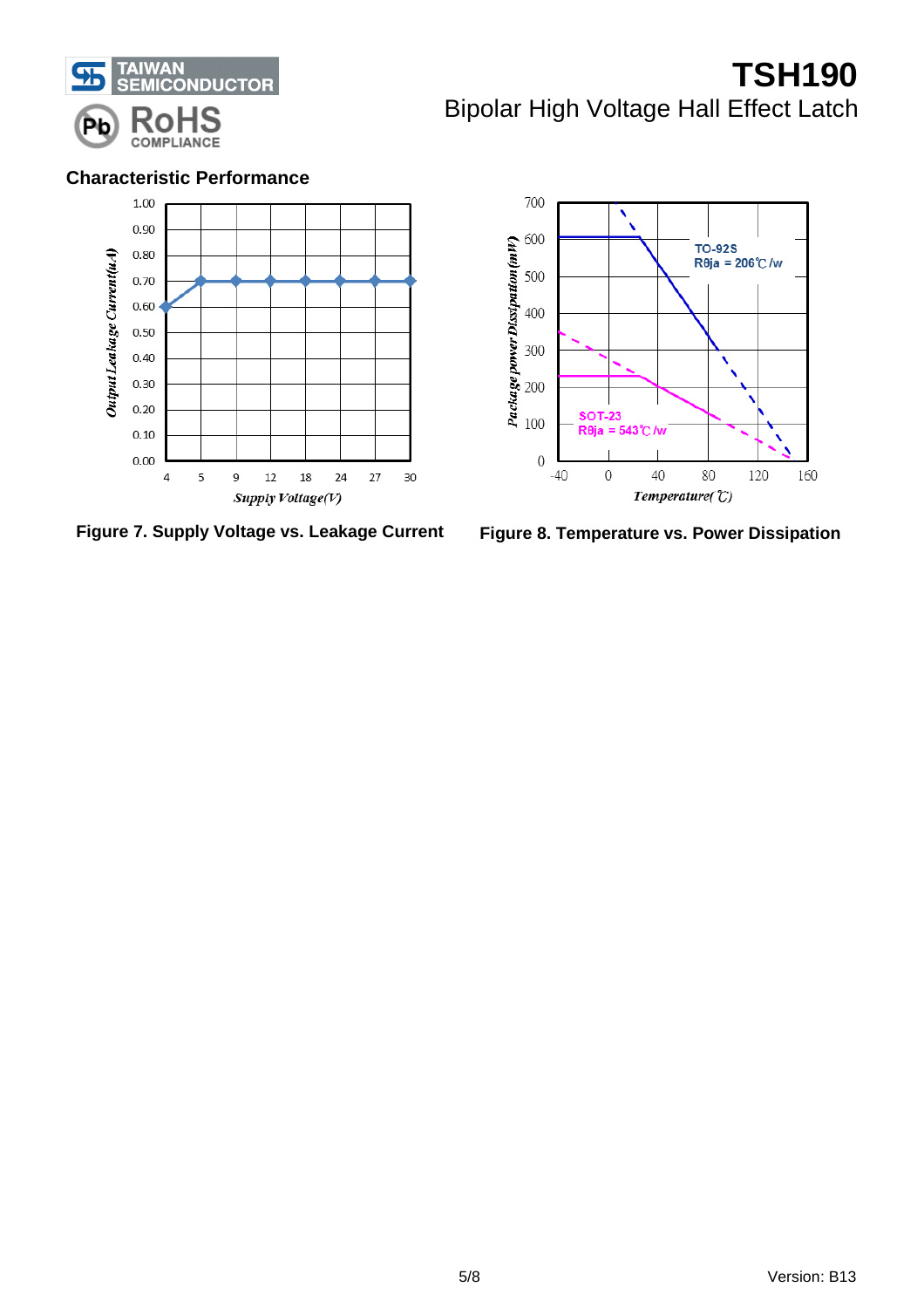

# **TO-92S Mechanical Drawing**





Unit: Millimeters

# **Marking Diagram**



**190** = Device Code

 $1.52 + 0.10$ 

- **Y** = Year Code
- $WW =$  Week Code (01~52)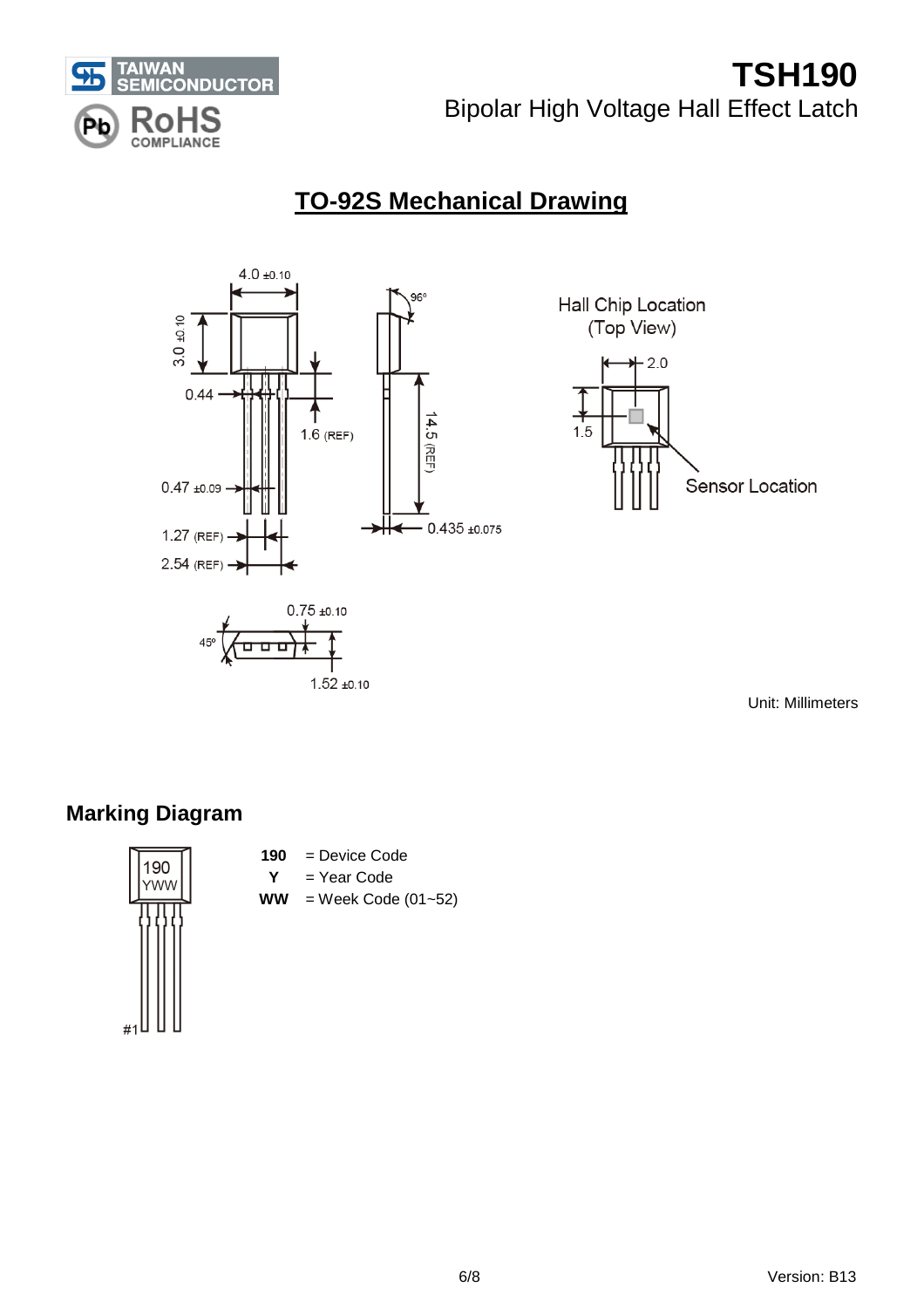

# **SOT-23 Mechanical Drawing**



Unit: Millimeters

# **Marking Diagram**



**190** = Device Code

**WW** = Week Code Table

| week |                    |    | $\sim$  |         | э       | o        |    |         | 9  | ΙU      |                    |                | 13 |
|------|--------------------|----|---------|---------|---------|----------|----|---------|----|---------|--------------------|----------------|----|
| code | OΑ                 | OВ | ОC      | ОC      | า⊧      | OF       | OG | OН      | Oı | О.      | ОK                 | ◡∟             | ΟM |
| week | 14                 | 15 | 16      |         | 8       | 19       | 20 | n,<br>∠ | 22 | 23      | 24                 | 25             | 26 |
| code | OΝ                 | OΟ | ОP      | OQ      | ΟR      | ОS       | דר | ΟL      | O٧ | OW      | ОX                 | O٢             | OZ |
| week | $\mathcal{L}$<br>ے | 28 | 29      | 30      | 21<br>ື | 32       | 33 | 34      | 35 | 36      | 37                 | 38             | 39 |
| code | PA                 | PB | D∩<br>ີ | PD      | ᇛ       | РF<br>гι | РG | РH      | P  | P<br>г. | Pk                 | PI             | PM |
| week | 40                 | 41 | 42      | 43      | 44      | 45       | 46 | 47      | 48 | 49      | 50                 | 5 <sup>1</sup> | 52 |
| code | PN                 | PO | DD      | DГ<br>w | DD<br>  | PS       | nт | ÞI<br>∼ | D١ | PW      | D,<br>$\mathbf{r}$ | ים             | PZ |